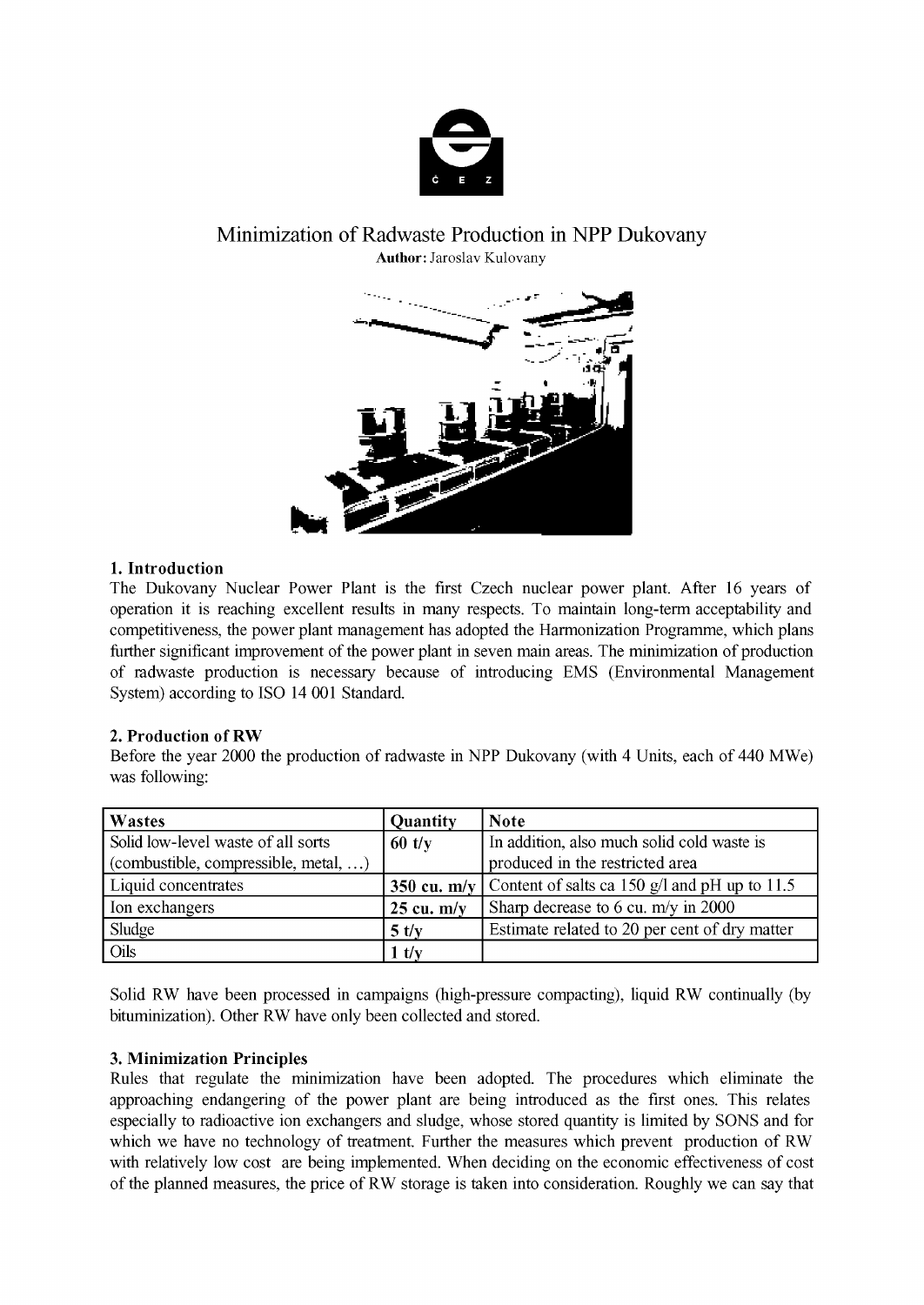the cost of the disposal of one drum containing 200 1 makes about 16 thousand Czech Crowns. Further cost of waste treatment into a form acceptable for disposal is approximately the same. These basic economic data have their meaning also when evaluating so called **substitutions,** or replacement of the waste that is being formed by other, less problematic one. The substitutions are considered individually in the following cases:

- Sweeping and vacuuming of all dust before wet cleaning (no sludge is formed but solid RW)
- Decontamination of metal waste for disposal in the environment (liquid RW are formed instead of solid ones, therefore also the proportion of surface to mass of the objects is important)
- Optimization of the regeneration of the ion exchanging filters (liquid RW are formed instead of ion exchangers)
- Replacement of polyvinyl chloride by polyethylene (it has been implemented preventively in case that incineration would be used)
- Replacement of common foils by very thin foils where possible.

At the same time it is visible that substitution is not advantageous in all cases.

**Repeated use:** can be applied with packing (from crates, drums and boxes to plastic bags), further with insulation material (glass wool and aluminium sheet), and also with covering foils.

**Recycling:** is possible only after perfect sorting of clean objects or those that can be very well decontaminated (metals, plastics, paper, rags, oils).

# **4. Measures Taken**

The system of radwaste management has been complemented by a perfect electronic logging system several years ago. This is a precondition of reaching of system changes. Moreover, selected RW groups have been monitored so that the causes of their production could be described better.

### **Solid RW**

Solid wastes which are formed in the restricted area can be sorted in the carousel and sorting box to clean and contaminated (radioactive) ones. The measurement performed in the restricted area is only a rough one. The final sorting leading to release into the environment is performed out of the restricted area by special technology. The Czech Regulation No. 184/1997 Coll. belongs by its limits to the strictest in the world. That is why the measurement is demanding and costly. The radionuclides are divided into five classes. Each class has different limits for surface contamination and specific activity and so there is no possibility of summary measurement. Moreover, they are different limits for different sorts of release. The strictest ones for release without address for unknown purposes, less strict ones for release to dump or communal incinerating plant. With regard to the strict limits, a considerable portion of waste being formed in the restricted area (up to 30 per cent) remains a part of RW. In the year 1996 the production of solid RW for 11 years of operation was supercompacted and disposed in the radioactive waste repository belonging to the state at present. Another similar campaign lasting about one month cannot be expected until after 2005.

Although the production of solid waste in Dukovany is not a critical one, steps leading to the minimization of its production have been taken. The goal is not only to decrease the quantity of RW, but also of clean waste being formed in the restricted area, because its release is rather costly. For this reason individual objects and waste material are analysed today so that justification of waste production could be evaluated. The effort to minimize often clashes with the striving for maximum reliability of the ageing power plant and also with the elements of visualization (improvement of appearance). Often only today worn-out materials are replaced by more suitable ones with longer service life and lower mass (stainless-steel and plastic tubes instead of black steel and brass and the like). It seems that without considerable restrictions it is not possible to reduce the volume of these wastes. Restrictions are being prepared concerning carrying-in of not necessary objects (plastic foils that are not prescribed by the dosimetric service; excessively packed spare parts; objects not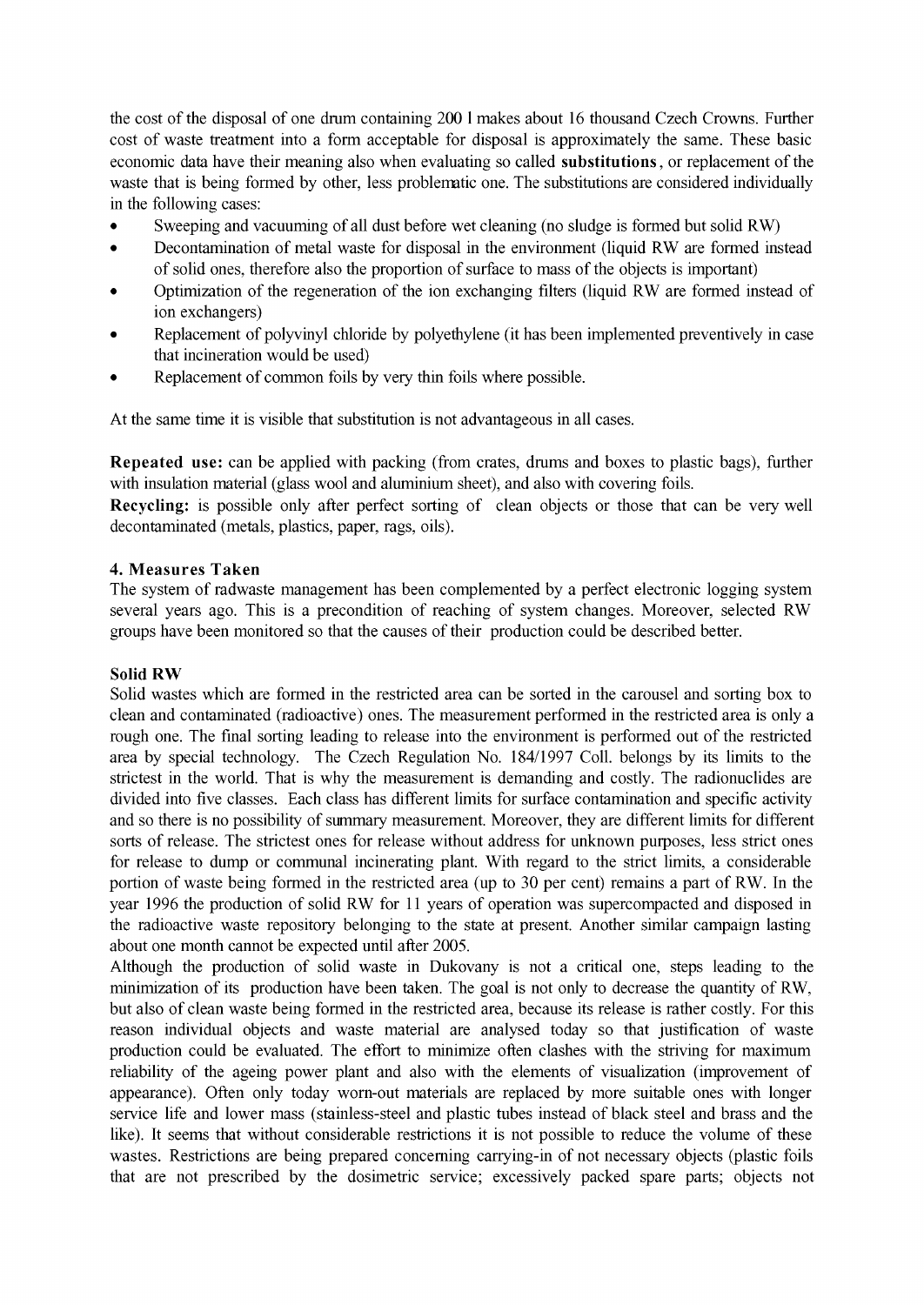necessary for work execution – magazines, ...) as well as in the area of replacement of functional but visually defective equipment (partially distorted insulation sheet in spaces with difficult access). Also regular training of all the employees and subcontractors in the area of EMS and waste management are a part of the measures taken.

## **Liquid RW (Concentrates)**

Currently, the power plant stores 2,700 cu. m of liquid concentrates. With regard to the fact that the volume of treatment and processing of liquid RW by bituminization is double of their production, the power plant has freed a half of its storage capacity today. Approximately 8,000 drums with bituminized product have been disposed in the repository in the vicinity of the power plant. Liquid RW, whose stored volume decreases by 300 cu. m yearly, ceased to be the main problem of the waste management in NPP Dukovany.

A decrease in the stored stock does not mean minimization of production of further wastes. That is why an extensive analysis has been performed in Dukovany NPP, which is a detailed time picture of their production and composition at the time of three different overhauls. By linking of this analysis with the recorded activities, a very complicated but also complete database of sources has been created. In other words: We know what volume of liquid waste is formed during different activities inclusive of its composition. With the most important sources, it has been considered whether the waste is not formed unnecessarily.

The problems of liquid waste are very complex ones, but today we know that also without costly technological changes we can spare as much as a half of boric acid and other substances forming waste water. This is why we have postponed the costly implementation of the intent to recycle the boric acid from the formed concentrates.

### **Ion Exchangers**

The power plant design coming from the seventies assumed the use of the then known ion exchangers. The ion exchangers of those times had neither radiation nor mechanical resistance and they had also a lower ion-exchanging capacity. But actually high-quality isospherical ion exchangers with high capacity and stability are used. Also the filter vessels themselves have been manufactured from exceptionally robust materials. Therefore the outdated procedures of checks, regeneration, and replacement of filling could be re-evaluated. Today, samples are taken systematically from the ion exchanger substances and their residual capacity is monitored carefully. Those which are regenerated are regenerated after their real spending. The same holds good for their replacement. The change in the system of inspections of the filter vessels is an important fact. Current technology makes possible to monitor equipment faults without unnecessary discarding (flushing into waste) of ion exchanging substances. Thus lengthening of the intervals between internal inspections of the filter vessels decreases production of RW as well as employees' collective effective dose.

### **Sludge**

It has been determined by studying the composition of the sludge that it is formed by substances of different origin. Its formation in larger quantities was not expected in the power plant design. But while the power plant service life is being prolonged, the solution of the problems with sludge begins to be important. Sludge contains considerable number of dust particles, fibres, fragments of ion exchanging substances, chemical precipitates and sediments. A number of measures in the area of substitution and prevention has been taken to decrease its formation. For instance, ion exchanger traps have been introduced in filters. They prevent flushing out of the ion exchangers which end in waste water and sludge. Systematic sweeping and vacuuming of dirt in rooms before wet cleaning has been introduced. Also a measure has been taken that prevents carrying-in of sediments from the cooling water into the primary circuit floor drainage system. Although these sediments are formed in the restricted area, they are not radioactive. Their flushing into the drainage contaminated them and increased the volume of radioactive sludge. This is why a whole series of operational experiments has been carried out which